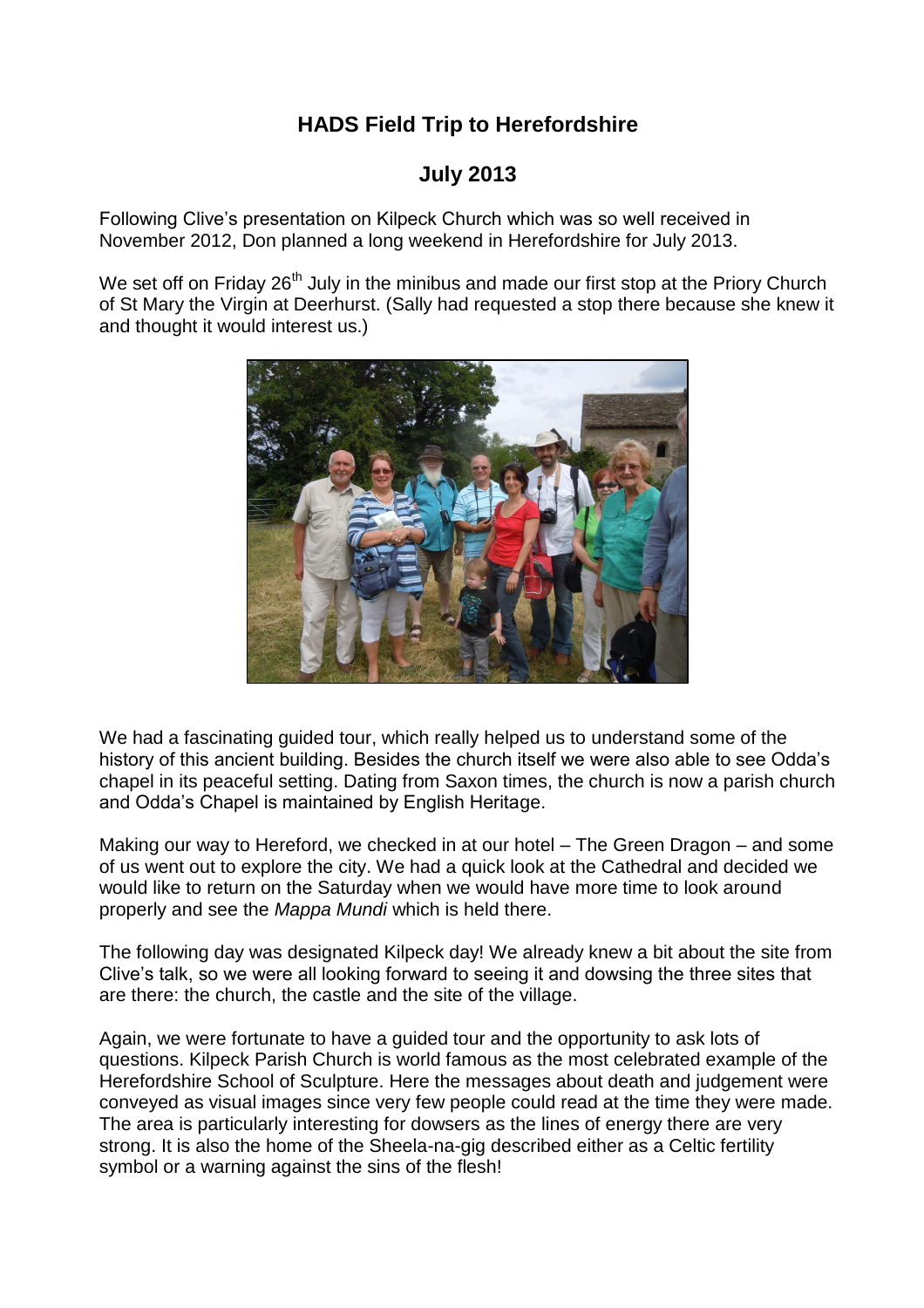I think we were all amazed at the sheer beauty of the sculptures and the numbers of them that decorate the church. The huge font is situated towards the back of the church and is interesting because it is early Norman and not in the style of the Herefordshire school. Huge it certainly is, as Carol demonstrated by climbing in and sitting in it!

After lunch at the Kilpeck Inn we returned for further dowsing on the site around the church and up into the area of the castle. The information boards around showed that dowsing has been practiced at this site for a long time because of the energies that abound here.



We learnt a lot, experienced the joy of dowsing the energy and were able to sit and enjoy the peace and tranquility of this remarkable place.

Then it was back to Hereford and its Cathedral. Treasures held there include the *Mappa Mundi*, the Chained Library and the Magna Carta. Only 4 charters of 1217 survive and Hereford has one of them. The *Mappa Mundi* is a late 13th century map of the world and is one of the most remarkable and important medieval works of art in existence. On permanent public display, the lighting, humidity and temperature are all carefully controlled.

The Chained Library preserves the history of the Cathedral from its earliest days because there has been a working theological library at Hereford for at least 900 years. The oldest book – the Hereford Gospels dates from the  $8<sup>th</sup>$  century. After all this culture and information a cup of tea was deemed necessary!

The following morning was sunny following the torrential rain of the previous evening. As a change to the itinerary we decided to go to the Wye Valley as some people had never been to Symonds Yat. This proved to be an inspired move! Ye Old Ferrie Inne which has stood on the banks of the Wye since the 15<sup>th</sup> century provided a wonderful 21<sup>st</sup> century lunch and the whole area looked wonderful in the sun.

There were plenty of people on the river and we enjoyed a trip on the Old Ferrie itself before making our way back to Hampshire.